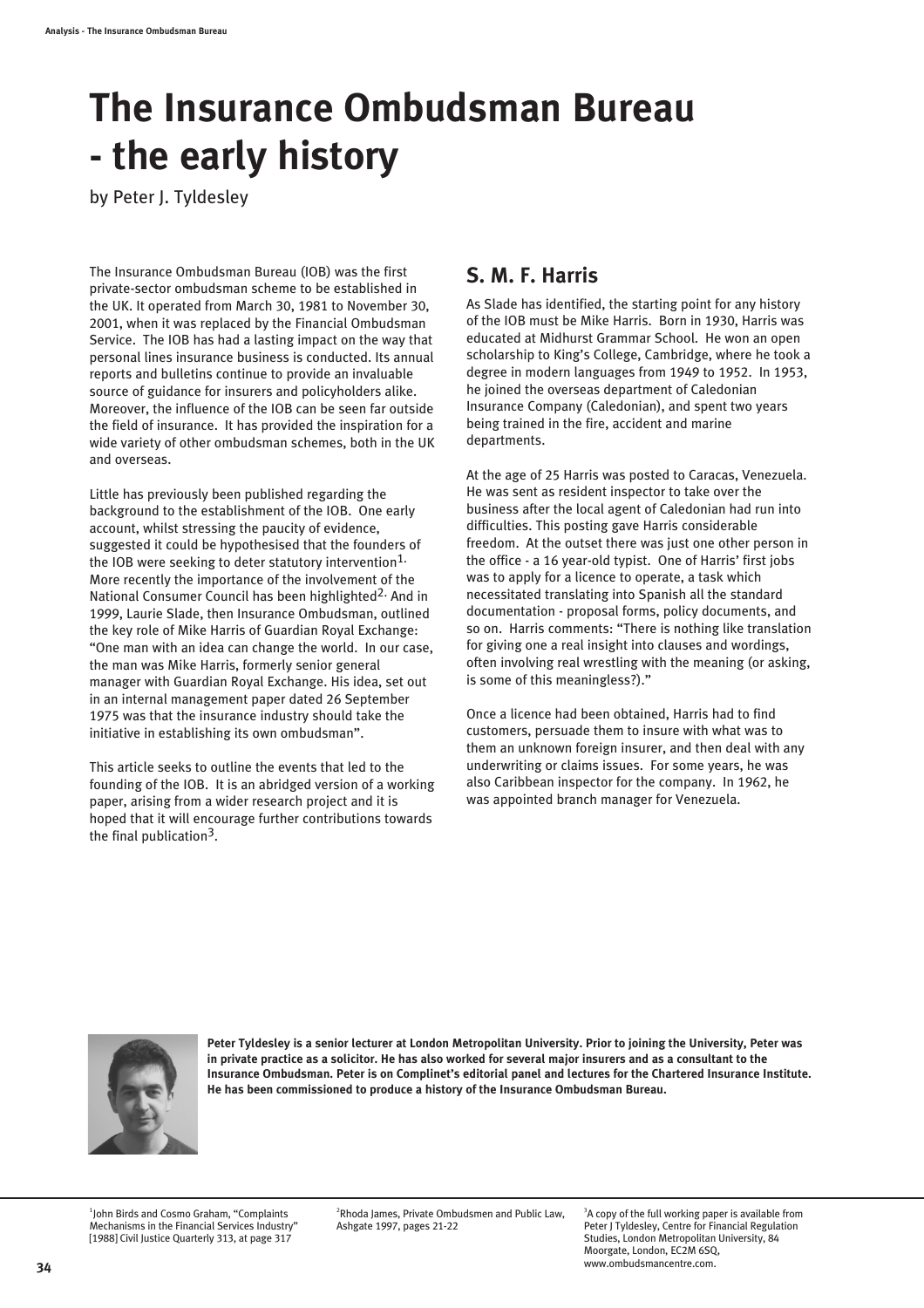Harris remained in Caracas until he was 33 years old. Those were important years. Of necessity, he had regular contact with the Caledonian's customers and he recalls that it is during this period that he started to develop his ideas on the quality of service that insurers should provide. Perhaps, too, the distance from the UK encouraged more innovative thinking than was common in the insurance industry of the time.

In 1963, Harris returned to the Caledonian's head office in Edinburgh, leaving the overseas division and rejoining the accident department. Caledonian had, in 1957, become allied with Guardian Assurance Limited (Guardian). When the Caledonian's head office was closed in 1967, Harris moved to London, as assistant agency manager. In March 1968, Guardian merged with Royal Exchange Assurance to form Guardian Royal Exchange Assurance (GRE). Harris became marketing planning manager in 1968 and was appointed planning manager in the field operations department in 1969. With effect from January 1, 1972, he became assistant general manager (UK) with responsibility for GRE's personal and commercial non-life insurances.

# **The business environment**

In the early 1970's the issues concerning the insurance industry included a run of insurance company insolvencies, the abandonment of the tariffs, inflation, and the growth of consumerism.

- 19 insurers collapsed between 1951 and 1971, leaving more than 2m policyholders without either insurance or compensation. On March 1, 1971, the most notorious collapse occurred. The failure of Vehicle and General left more than 800,000 motor policyholders without cover. Urgent discussions between industry and government followed. Harris chaired an industry working party to consider government proposals that were later enacted, much amended, as the *Policyholders Protection Act 1975*.
- The tariffs operated by the Accident Offices' Association (AOA) and the Fire Offices' Committee (FOC) were being abandoned. On December 31, 1968, the motor insurance tariff operated by the AOA was discontinued and on December 31, 1970, the fire tariff operated by the FOC ceased to apply to domestic insurances. Harris recalls that when these tariffs were abandoned many insurers chose to make few, if any, changes to existing policy wordings. However, the general manager of GRE, George Williams, who had just returned from a long period working in the more competitive Canadian market, decided that a wider reassessment was required. Harris was responsible for reviewing personal lines policies and, amongst other changes, introduced pre-carboned proposal forms, so that proposers could be given a copy of what they had signed: "The sets were very expensive to print but I had always felt it unfair the way when a

claim occurred points were raised on the proposal that only the insurer had, most proposers having forgotten what they had declared, sometimes years before."

- There were increasing concerns about the impact of inflation on the insurance industry. Harris states that some motor insurers increased premium rates "up to three times in a single year in a desperate attempt to recoup soaring claims costs". This angered policyholders and caused a significant number of complaints. In November 1972 the government announced a statutory standstill on prices generally, and in March 1973 it established the Price Commission. Harris chaired an industry working party to agree a formula that insurers were to use in getting premium increases approved without excess profits being made. Inflation peaked at 26.9% in August 1975. Harris states: "Things eventually settled down but the experience emphasised to me the need for companies to communicate sensibly with their customers and to be sensitive to their complaints."
- This was also the period in which the consumer movement started to flex its muscles. The Consumers' Association came into existence in 1957. In 1963, the Consumer Council was established and the National Federation of Consumer Groups was created to bring together local consumer groups. The Office of Fair Trading (OFT) was created under the *Fair Trading Act 1973* and in 1975 the National Consumer Council was set up with a government grant. During this period there was also significant reform of the law to the benefit of consumers - for example, the *Misrepresentation Act 1967*, the *Trade Descriptions Act 1968*, the *Unsolicited Goods and Services Act 1971* and the *Consumer Credit Act 1974*. The media were also taking a keen interest in consumer matters. One of the best-known consumer programmes, "That's Life", was introduced by the BBC in 1973 and was to run until 1994. Little wonder that Gordon Borrie, who was successively a member of the Council of the Consumers' Association and Director General of Fair Trading, referred to progress over this period as "the militant march of the consumer". Insurers were no doubt only too conscious of these developments. An early sign of this awareness is the decision of the British Insurance Law Association (BILA) to invite Professor Aubrey Diamond to speak on "Insurance Law and the Consumer" at its annual general meeting in October 1970.

# **The Scott Report**

In April 1973, the Scott Committee presented its report on linked life assurance to parliament. This report is of some interest as it contains what appears to be the first mention of an insurance ombudsman. The committee was aware of some of the potential benefits of an ombudsman, but dismissed the idea that one might be appointed on the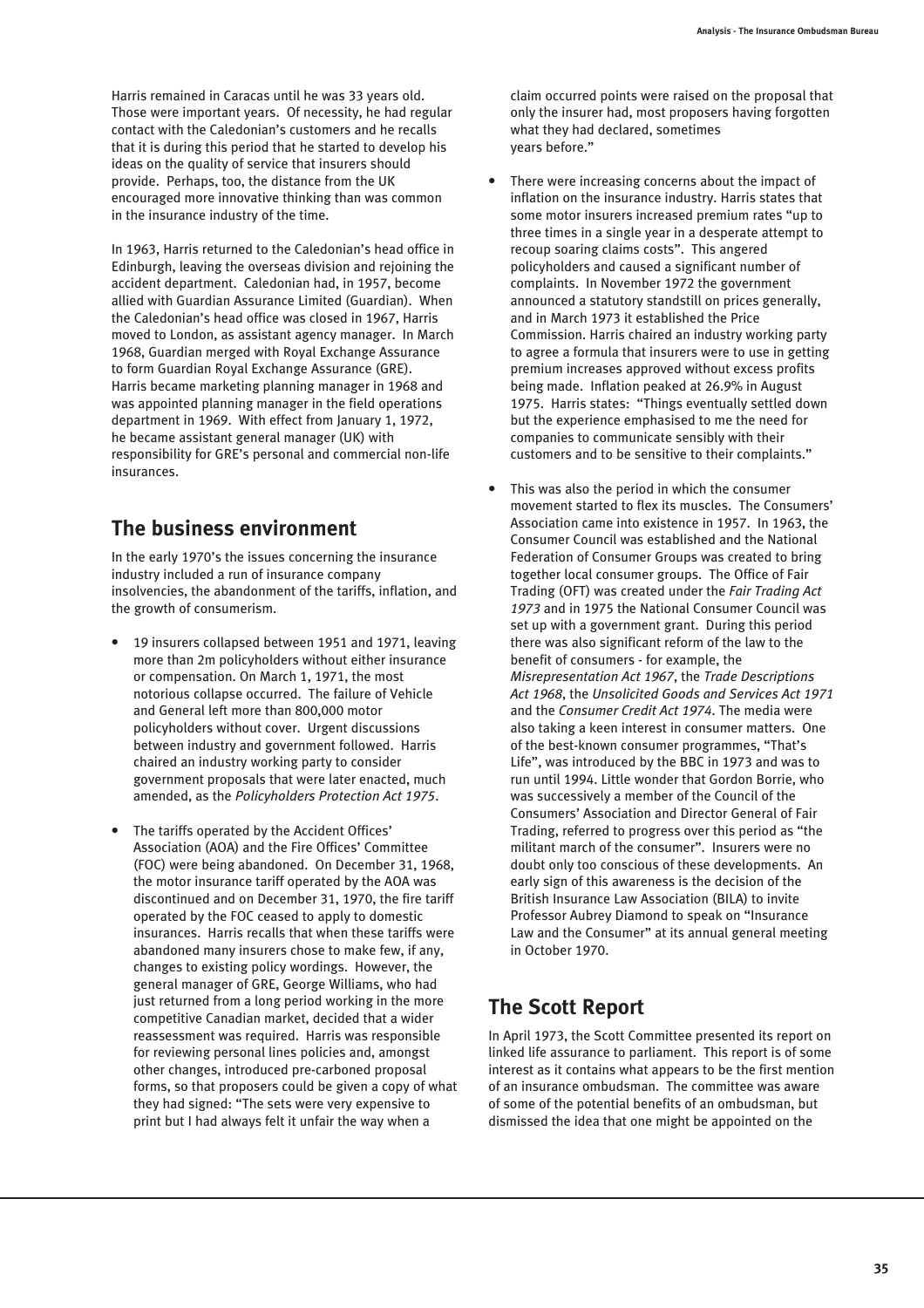rather peculiar ground that it had no remit to recommend an ombudsman for other areas where the consumer was "inexpert and vulnerable to pressure selling". A strong dissenting voice was that of Eirlys Roberts of the Consumers' Association, whose note of reservation advocated the appointment of an ombudsman along the lines of the Industrial Assurance Commissioner<sup>4</sup>.

Earlier accounts of the IOB have speculated that this note of reservation might have influenced Harris. This point can now be settled. Harris has confirmed that he was unaware of the comments made by Roberts until they were drawn to his attention in 1997, and that they therefore played no part in his earlier thinking.

## **The BILA London Colloquium 1975**

On July 16-18, 1975, BILA held its London Colloquium at University College. The theme was "Insurance and the Consumer". Some 61 delegates heard speakers from the US, Canada, Europe and Scandinavia describe what consumers gained from insurance in their respective jurisdictions. Harris was a somewhat reluctant delegate, having been asked to attend by Ernest Bigland, managing director of GRE.

One of the contributors to the discussion sessions was Hans Petter Lundgaard, head of the Norwegian Bureau for Insurance Disputes. Lundgaard, who is referred to as the insurance ombudsman in the Colloquium papers, stated that of the cases he had dealt with, roughly 11% resulted in a better settlement for the complainant. He explained many of the complaints he received about insurers were unfounded, but suggested that such complainants were more likely to be satisfied by an explanation from an independent body. Other contributors commented on the success of independent complaints systems in Switzerland, the Netherlands, France, and Belgium.

#### **Mike Harris' memorandum of September 26, 1975**

As reluctant to attend the BILA Colloquium as he had been, Harris' imagination was caught by the ideas put forward by Lundgaard and by the fact that markets as different as those in France and Switzerland seemed to find the concept of value. He believed there was a place for an ombudsman scheme in the UK. In September 1975, he put forward a memorandum entitled "discussion draft", for consideration within GRE.

Within the memorandum was the basic plan for what would become the IOB. Perhaps most importantly, Harris stressed the need for the ombudsman to be independent. He also recognised the need for input from a consumer perspective, and recommended consultation with the Consumers' Association. In the event consultations with both the Consumers' Association and the National Consumer Council were to occur and to prove vital to the development of the IOB. The ways in which the IOB was

to differ from Harris' initial thoughts are of equal interest. Harris did not envisage the ombudsman having the power to make binding decisions, and he envisaged policyholders paying a registration fee to use the services of the IOB. It is a mark of the genuine nature of the consultation that later took place with the consumer organisations that Harris was to change his views on these points.

#### **Reluctance within the insurance industry**

Within GRE, Harris found his ideas were warmly received. George Williams, the general manager, was particularly enthusiastic. Encouraged by this backing, Harris sought external support. He felt that it would be desirable for the project to proceed under the auspices of the British Insurance Association (BIA). Regrettably the response he was to receive from many other insurers was less than keen.

The difficulties that Harris experienced are easier to understand in the context of the past reactions of the insurance industry to any suggestion of reform. Today, it is widely accepted that the state of English insurance contract law is unsatisfactory. In particular, there is concern about the position of the private policyholder with regard to non-disclosure, misrepresentation and breach of warranty. Reform has been recommended in a series of reports by bodies including the Law Reform Committee, the Consumer Council, the Law Commission, the National Consumer Council, and BILA. However, the insurance industry has been remarkably successful in deterring any such move.

For example, an exemption from key provisions of the *Unfair Contract Terms Act 1977* was obtained in return for statements of practice. These statements were drafted by officials of the BIA and the Life Offices' Association, without any consultation with consumer organisations. And, in 1995, the Department of Trade and Industry confirmed in a BILA lecture that it had worked with the Association of British Insurers to formulate proposals that had weakened the impact of the *Unfair Terms in Consumer Contracts Regulations 1994* on insurance contracts.

Prior to the establishment of the IOB, therefore, private policyholders were dependent on notions of "good practice" and the goodwill of insurers to ameliorate the harshness of the law. Until the statements of practice were issued in 1977, there was, of course, no formal statement of what "good practice" entailed. Standards varied considerably and it is by no means clear that the statements of practice brought any improvement.

As Harris discovered, some insurers were reluctant to give up the opportunity to be judge and jury in their own cause.

<sup>4</sup> Appointed under s32 of the Industrial Assurance Act 1923 (see also s68 of the Friendly Societies Act 1896)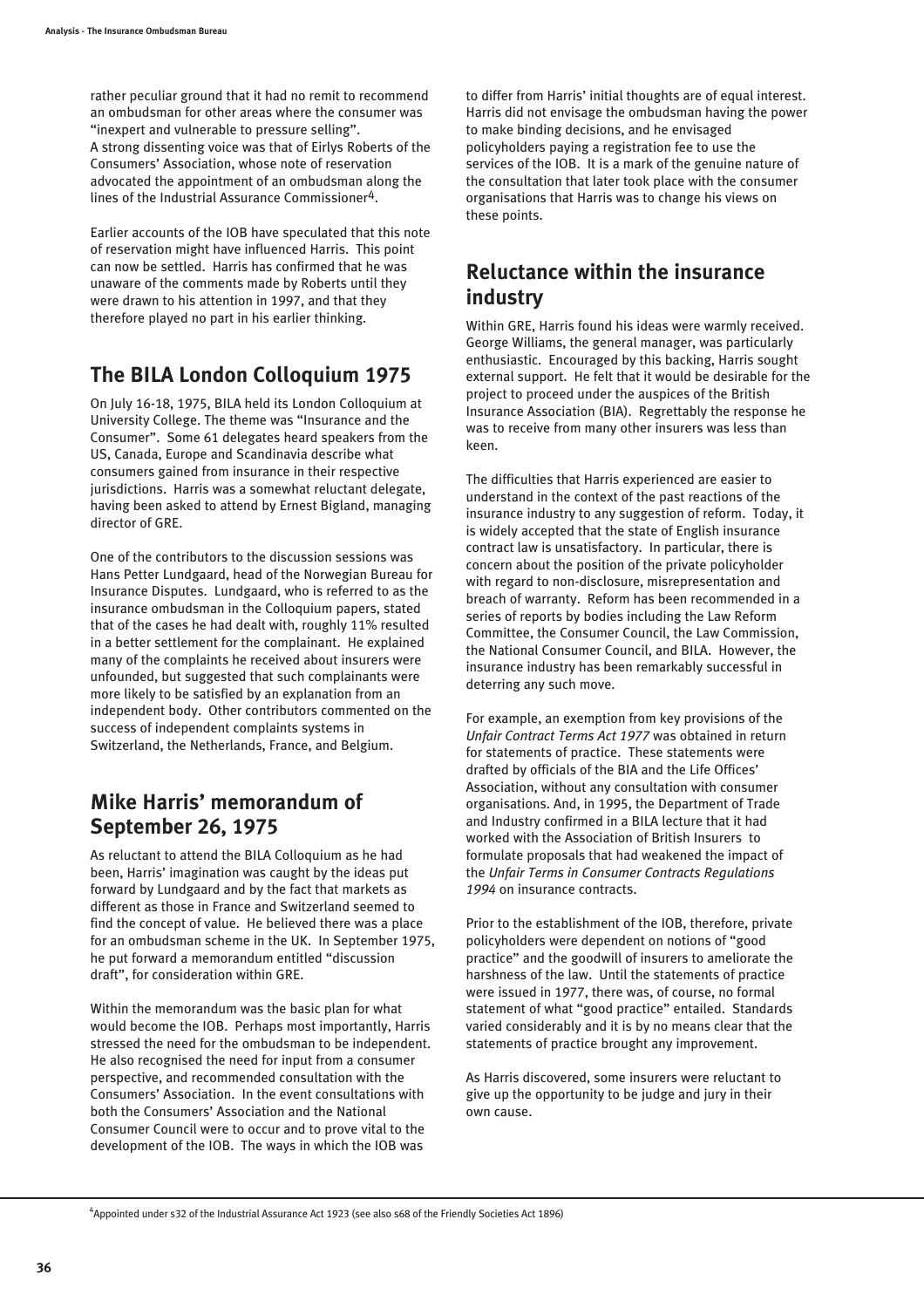# **Delay and the BIA**

Over the next two years or so, Harris chaired a joint working party of the BIA and the OFT to analyse complaints arising under motor insurance policies. Harris' role on the working party was to be significant to the development of the IOB, as it was during these discussions that it became clear to him that General Accident Fire and Life Assurance Corporation Limited (GA) shared his desire to give a fair deal to policyholders. Harris continued to advocate that the BIA should be involved in setting up an ombudsman scheme, but made little progress.

At this time, the BIA ran a very basic complaints service. If a policyholder complained to the BIA, a copy of that letter was sent to a member of the senior management of the insurer concerned, with a request to provide the BIA with a response. The BIA did not investigate the matter, or take an independent view, and it had no powers to intervene in any other way. There was, perhaps, some value for policyholders in ensuring that matters were considered at a senior level. Beyond this, the service had little to offer.

In 1976 the National Executive Committee of the Labour Party had put forward proposals for the nationalisation of the four major clearing banks and the seven largest insurers. These proposals were approved at the Labour Party's annual conference in September 1976. Perhaps in reaction to the perceived threat, the Insurance Associations' Joint Research Council (IAJRC) set up the Public Affairs Working Party (PAWP), chaired by Mark Weinberg. Harris was a member of PAWP, which discussed measures to improve the standing of insurers with consumers.

Meanwhile, on June 21-22, 1977, the European Working Party on Insurance Contracts had agreed the fifth revision of a Draft Council Directive in the Co-ordination of Laws, Regulations and Administrative Provisions relating to Insurance Contracts. Article 4 stated that harmonisation of "the laws governing contracts of insurance" was to be achieved within three years of the Directive being issued. On May 17, 1978, the Lord Chancellor referred certain aspects of insurance law - notably non-disclosure, misrepresentation, and breach of warranty - to the Law Commission, which was specifically asked to consider these matters in the light of the draft Directive and to make recommendations.

In September 1978, PAWP established a provision of services sub-group, headed by Marshall Field, actuary of Phoenix Assurance, to see what could be done to improve service to policyholders and remove causes of dissatisfaction. Before the sub-group could meet, further attention was focused on this area. In October 1978, Gordon Borrie, then Director General of Fair Trading, criticised the industry in an address to the Insurance and Actuarial Society of Glasgow. And, in November 1978, Christopher Zealley, chairman of the Consumers'

Association, spoke to the Financial Times World Insurance Conference. The Consumers' Association would, he said, be seeking "a quick and easy redress in dealing with complaints" for those purchasing insurance. Later that month the BIA and the AOA met with the OFT to discuss complaints procedures.

On January 3, 1979, the Law Commission issued Working Paper No 73, outlining its initial views, including the finding that there was a need for significant reform in the law of non-disclosure and breach of warranty. Later that month, the provision of services sub-group decided to prepare a position paper, which considered what might be done about complaints from policyholders. This position paper was submitted to PAWP on May 5, 1979. It outlined a range of options from "least change", which would simply require more effort in making policyholders aware of the existing BIA complaints procedure, to "greatest change", which would involve the appointment of an adjudicator akin to the Industrial Assurance Commissioner. PAWP considered the position paper at a meeting on May 24, 1979. Harris believes that there had been support for his proposals, but that the objections of a few eventually prevailed. It seems that it was around this time that Harris began to start to look in detail at the form an ombudsman scheme might take. The matter was discussed on a number of occasions with Richard Allnutt, then a 26-year-old associate solicitor with Herbert Smith, a firm used by GRE. It was decided that the basic model for the IOB would be the Insurance Technical Bureau, which had been incorporated in 1974.

On June 20, 1979, the assistant general manager at GA sent Harris a transcript of a television programme featuring Esther Rantzen in which comments had been made which were perceived as very damaging to insurers. Harris responded on July 20, 1979, suggesting that one possible response was to press ahead with establishing an ombudsman scheme even in the absence of widespread support from the market. This letter also marked the start of Harris' review of the approach taken by GRE to non-disclosure and misrepresentation, which he pursued alongside his work lobbying for an ombudsman scheme.

By September 3, 1979 IAJRC had sent PAWP a draft circular on industry complaints procedures. This proposed little change, other than the appointment of a designated person to deal with complaints in the head office of each insurer. Even this mild measure was further watered down in two subsequent drafts on September 28, 1979 and October 12, 1979, so that the requirement of a designated person was removed. It was clear, therefore, that Harris would have to pursue his plans for the IOB outside the BIA.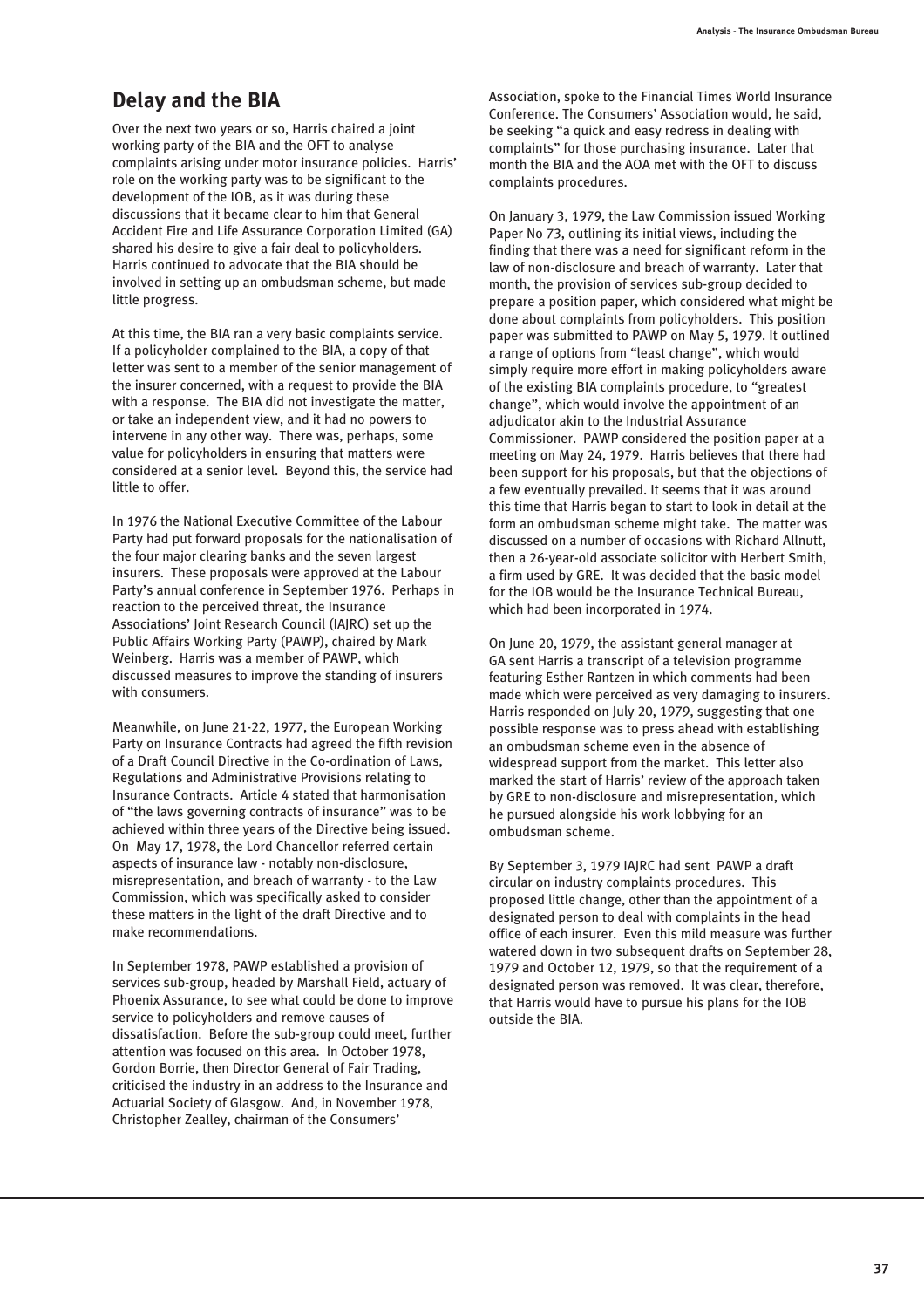# **The formation of the IOB steering committee**

On October 18, 1979, Harris received a telephone call from GA confirming that it wished to explore seriously the possibility of a joint insurance ombudsman. David Blaikie, chief general manager of GA from 1976 to 1980, recalls that he had made a point of seeing all the complaints that came into the head office. Having taken such a keen interest in complaints, he felt the IOB was the best way forward. In subsequent discussions, John Sheather was to represent GA. Sheather, born in 1917, had been with Yorkshire Insurance Company Limited when it was taken over by GA, and was at this time assistant general manager. He had known Harris since the early 1970s and the two men had a high regard for each other.

By the end of October 1979, it became known that Gordon Borrie, Director General of Fair Trading was to deliver a BILA lunchtime lecture on the subject "Complaints against Insurers - do we need an Ombudsman?". GRE and GA were anxious their plans for the IOB should be announced before the lecture, so that it would be seen as an independent initiative, rather than as a result of the Borrie lecture. Informal soundings were taken of other insurers, and interest was expressed by Royal Insurance Company Limited (Royal). At the UK General Managers' Meeting on December 5, 1979, it was mentioned that the three insurers - GRE, GA and Royal - would probably appoint an ombudsman. On January 10, 1980, Harris received a call from Ian Rushton, of Royal, who confirmed that Royal had decided to join GRE and GA, and that he had been nominated as its representative.

A steering committee was now formed - Harris for GRE, Sheather for GA, and Rushton for Royal. Subsequently, Rushton was posted to the US, and was replaced on the steering committee by Peter Sherman. It was the intention of the committee to issue a press release on January 24, 1980, announcing its plans prior to the Borrie lecture. As a matter of courtesy, BIA was informed. At its request, the three insurers agreed to defer any announcement.

In the event, Borrie argued that law reform was desirable, but that an ombudsman was probably unnecessary. Borrie was, of course, under a statutory duty to encourage trade associations to develop codes of practice. Unsurprisingly, therefore, he suggested that the insurance associations should build on the statements of practice, and take greater responsibility for the handling of complaints.

On January 30, 1980, Borrie's comments were discussed at a meeting of the Round Table - an influential group of chief executives of major insurance companies, which meets regularly to discuss matters of common concern. The notion that trade associations could fulfil a complaints handling role received no support.

The IOB steering committee continued its work. At a UK General Managers' Meeting on March 6, 1980, GA referred to the plans for an ombudsman and suggested that "consumerism was a growing force within the industry and that account had to be taken of it".

#### **The contribution of the consumer organisations**

No papers have been traced from the next few months. However, it is clear that at some point in the summer of 1980, the steering committee made an appointment to discuss their plans with Rosemary McRobert and David Watts at the Consumers' Association (CA). One issue resolved at this point was how the independence of the ombudsman could be protected. McRobert, then deputy director of the CA, strongly recommended the establishment of a council, comprised predominantly of public interest members, which would stand between the ombudsman and the insurers who would own the IOB. The idea came out of her recent membership of a similar council at the Advertising Standards Authority, set up in 1962. Harris recognises the importance of this contribution: "I picked up the idea of having a council as being a buffer between the pay master and the ombudsman from Rosemary and I think she deserves a great deal of credit for seeing so clearly at that stage what the right sort of framework should be."

McRobert also put the steering committee in touch with Joan Macintosh, vice-chairman of the National Consumer Council (NCC) and they arranged a meeting. Maurice Healy, head of policy at the NCC, was also present. It was agreed further meetings would be held to develop the proposed scheme.

Richard Thomas, who had joined the NCC as its first legal officer at the age of 30 in 1979, attended the subsequent meetings with Healy. Thomas had previously been the solicitor for the Citizens Advice Bureau for the Borough of Kensington and Chelsea, and so had a wealth of experience in dealing with consumer disputes. He states that one of the aspects of this work that concerned him was that "time and time again, you would have people who had rights, but who were absolutely terrified of going anywhere near the courts". In August 1980, Thomas had produced a detailed introductory paper for the NCC entitled "The effectiveness of consumer law". This spelt out the NCC concerns with the lack of consumer redress and the need for improved access to justice.

The discussion at the meetings was wide-ranging. However, Thomas identified six key features that he and Healy believed should be built into the scheme:

 As proposed by the CA, a "buffer" council should be in place to protect the independence of the ombudsman.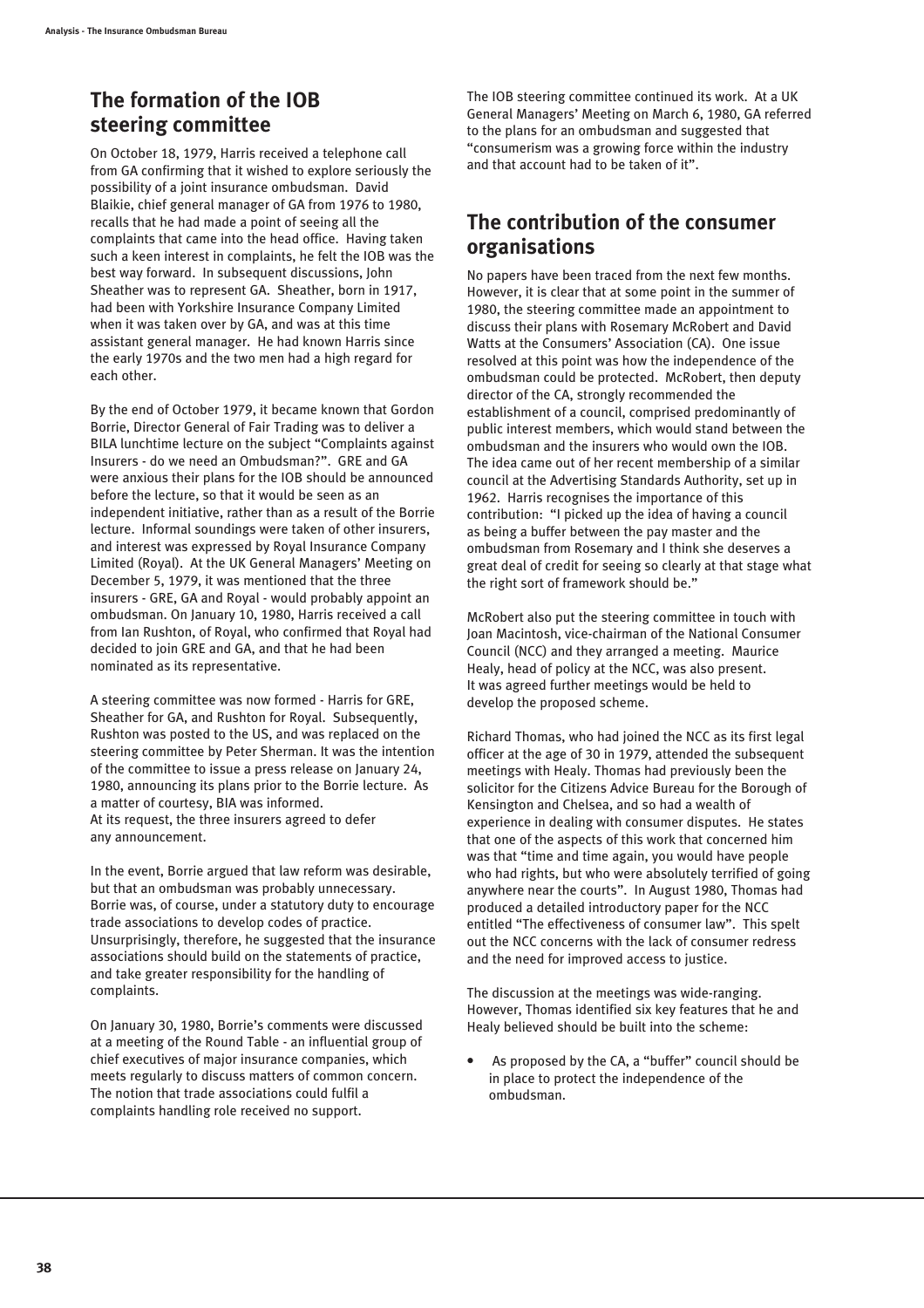- A policyholder should be able to reject a decision of the ombudsman and retain all his or her legal rights, but an insurer should be bound by the decision of the ombudsman if accepted by the policyholder. Thomas believes that this was purely an idea of the NCC's making - he was not aware of any precedent for such an arrangement, and it is the point on which he was least optimistic of success.
- The ombudsman should be able to make decisions on the basis of what was "fair", rather than being bound to apply the law. This was, of course, a key power not available to the courts or to arbitrators dealing with consumer insurance disputes.
- The ombudsman should operate on an inquisitorial rather than an adversarial basis. This demonstrated European influences on Thomas' thinking - the approach was a novelty in the UK but commonplace in civil law jurisdictions.
- No charge should be made to a policyholder for the services of the ombudsman.
- The ombudsman should be able to make significant awards.

Although these features are now common to many ombudsman schemes, they were undoubtedly radical at the time. Nevertheless, Thomas felt that in raising some of these points he and Healy were "pushing on an open door". Harris confirms that this was so. The steering committee was well aware of the inequities of insurance law, and so already had in mind some form of "fairness" discretion. It was therefore agreed that the ombudsman would be required to reach decisions in accordance with "general principles of good insurance practice". As far as the level of awards was concerned, Harris states that the steering committee's primary aim was to ensure that complainants with valid claims could obtain the sums to which they were entitled. However, interestingly, Harris confirms that there was another factor: "Subsequently, the three of us, after discussion, arrived at the limit of £100,000, not thinking of claimants but wishing to set a high hurdle that companies aspiring to join the IOB would have to accept. We wanted new members to be serious about what they were committing themselves to."

# **Implementing the plan**

As progress continued, a working party was formed to deal with particular matters, primarily the drafting of the Articles of Association and the consideration of membership issues. The members of the working party were John Evans of GRE, Richard Whitaker of GA, and Jim Sandman of Royal. Evans, was a chartered accountant and chief accountant of GRE. Whitaker was research and development officer for GA, and Sandman was a legal consultant for Royal.

One of the matters that had to be settled was the name for the scheme. Whitaker recalls that the initial choice was "Insurance Offices Complaints Office", but that the steering committee decided it would be preferable for the name not to include the word "complaints". As the plans took shape, Richard Allnutt, of Herbert Smith, began drafting the required documentation.

At the UK General Managers' Meeting on May 30, 1980, it was reported that plans for the IOB were nearing completion. In June 1980, it was made clear to members of the Round Table that other insurers would be welcome to participate. By the time of the UK General Managers' Meeting on July 1, 1980, GA was able to state that the IOB steering committee was "close to arranging a suitable scheme which other offices would be able to join". A similar message was given at the July meeting of the Round Table.

Continued progress was reported at the UK General Managers Meeting on September 19, 1980. It was at about this time that the IOB steering committee began to look around for suitable candidates for the post of ombudsman. Harris telephoned the Ministry of Defence. The committee had it in mind that someone with a forces background could well have "the broad and commonsense approach" which was being sought. It is worth noting that this has continued to be a key criterion for the selection of ombudsmen - and is generally regarded as more important than any knowledge of the specific subject area involved. Slade comments: "This was radical and another example of Harris' instinct being spot on - the idea that you want someone from outside the field as ombudsman."

One candidate was supplied by each of the services, the army putting forward Lieutenant Colonel Haswell, a solicitor, who was about to leave the army after service in the Army Legal Corps. In addition, an advertisement was placed in the national press and produced two applicants. At the UK General Managers' Meeting on September 23, 1980, GA reported that candidates for ombudsman were being interviewed and, once again, the hope was expressed that the scheme might be operational by January 1, 1981. The eventual choice of the steering committee was James Haswell. Haswell states that his commanding officer had enquired what he was intending to do on leaving, and on hearing that he had no fixed plans, arranged the interview for him. The interview was clearly an enjoyable experience: "I have a clear recollection of my interview for the job. Within minutes it turned into a discussion of how the scheme would work. I well remember one of the committee describing it at a farewell lunch with the board and saying: "The door opened and in walked our ombudsman." I certainly felt at home from the first moment, but then the committee was made up of extremely nice men. As it began, so it went on. I never remember enjoying a job so much."

A chairman of council was also being sought. The steering committee approached Joan Macintosh, and she was offered the post.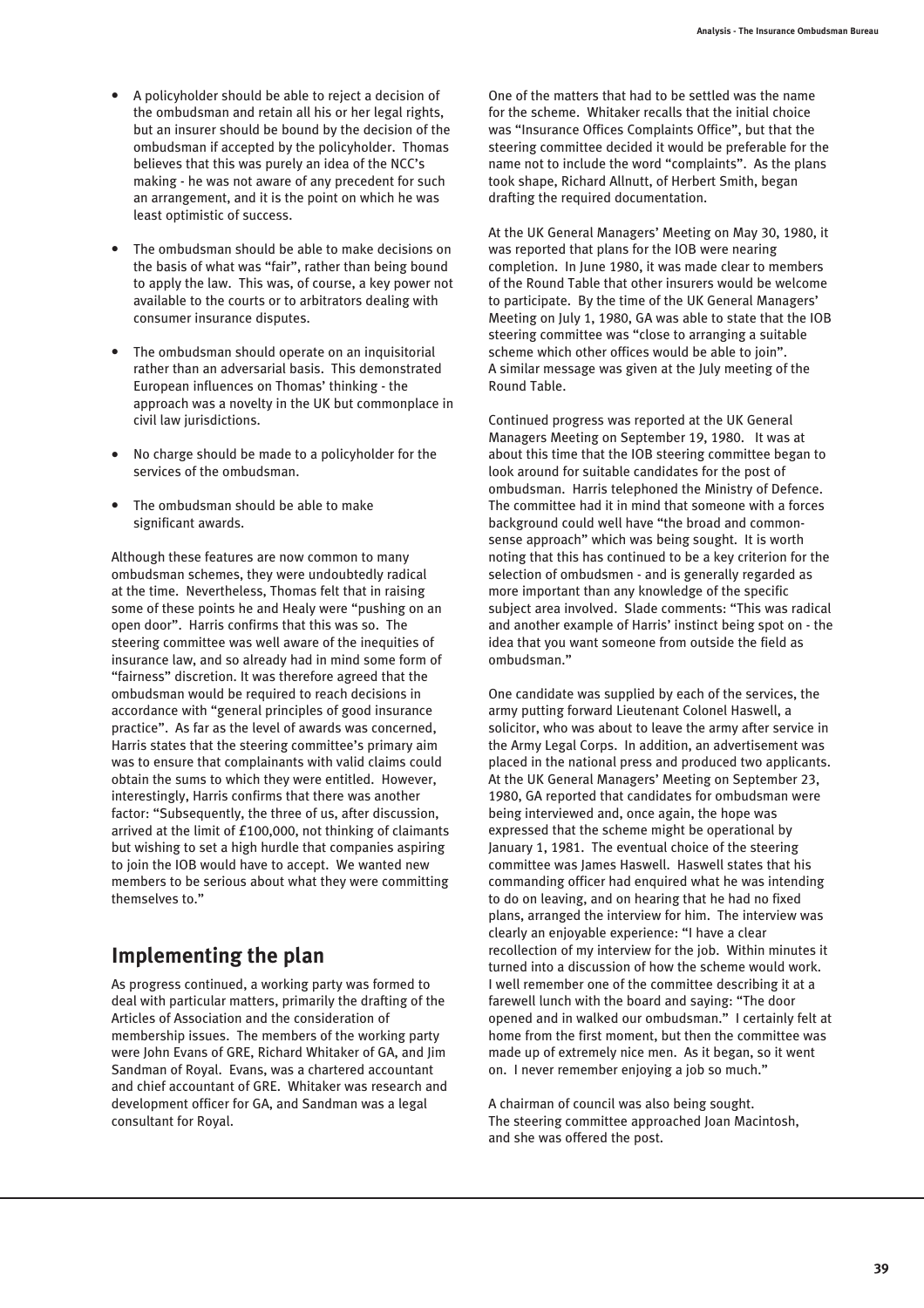In October 1980, the Law Commission presented its report to Parliament. As expected it recommended significant reform. It also made it plain that it did not regard the statements of practice as a satisfactory alternative to such reform.

Preparations for the IOB continued and a progress report was given to the Round Table on October 29, 1980. At around this time Hugh Cockerell OBE and Gerry Dickinson published a book entitled "Motor Insurance and the Consumer" which supported the appointment of an ombudsman.

By November 17, 1980, Allnutt had prepared the seventh and final draft of the Memorandum and Articles of Association for the IOB. There had been some doubts as to whether Royal would remain committed, apparently because of reservations expressed by its chief actuary about the potential for interference in his field. This was resolved by simply excluding actuarial matters from the ombudsman's jurisdiction. Industrial branch life assurance was also excluded. At around this time, the steering committee presented its final recommendations to the chief executives of the three insurers in a meeting held in the boardroom of the Royal Exchange in London. George Williams was also present.

This was a crucial meeting for, whatever the steering committee had already achieved, the implementation of the scheme required the approval of the chief executives. Fortunately, the main sticking point was, as Harris recalls, the objection of all three chief executives to "the foreign flavour of the title, the word 'ombudsman'". And, after some discussion, it was agreed that there was no better alternative.

It was decided that the subscribers to the IOB were to be the three founding insurers. Two representatives from each of those insurers were selected for appointment as the first directors - George Williams and Mike Harris from GRE, Norman Graham and John Sheather from GA, and Hugo Johnson and Peter Sherman from Royal. Potential council members were also identified. It appears to have been at about this time that the IOB steering committee wrote to the Department of Trade (DOT) and the OFT, notifying them of the proposed scheme. The steering committee subsequently met with representatives from both the DOT and the OFT to answer queries about the scheme and secured their support.

On November 26, 1980, GRE sent all members of the Round Table details of the IOB and an invitation to join. The question of how further insurers might be approached was discussed at a meeting of the prospective board members on December 3, 1980. Subsequently, on or around December 5, 1980, an invitation to join the IOB was sent to Provincial Insurance, Cornhill Insurance, Co-operative Insurance, and Eagle Star Insurance by GA. Co-operative Insurance took advantage of the UK General Managers' Meeting on December 16, 1980 to express its reservations. It argued that the IOB "appeared to be a

complaints scheme and involved consumer groups rather than an arbitration procedure in the event of disputes".

On December 18, 1980 there was a joint meeting of the prospective board and council members and the ombudsman at the London offices of GA. A number of matters were discussed, including how other insurers might best be invited to join. Early interest in joining the proposed scheme was expressed by Phoenix Assurance Company Limited (Phoenix) and by Legal and General Assurance Society Limited (L&G).

Practical preparations continued. It was recognised that as Haswell had no insurance experience, he would need some technical support. The decision was taken to appoint a single person to act both as clerk to the council, and as an assistant to the ombudsman. That person was Sidney Mackelworth.

Mackelworth, known universally simply as "Mac", had for some years been branch manager for GRE at Ilford, East London. However, the branch was scheduled for closure, and Mac was intending to retire on his 60th birthday, December 27, 1981. He recalls that he was on leave of absence when, several days prior to Christmas, he received a telephone call from Evans. Evans, described the post had arisen, and suggested that it might suit Mac. Subsequently, Mac was interviewed and appointed. Given what was to follow, he recounts with some amusement that the post was described to him as "part-time - two days a week at most". Officially, Mac was not to take up his post until February 1, 1981 but in fact he held a number of earlier meetings with Haswell.

On December 31, 1980, invitations to join the IOB were sent to all the remaining insurers in the UK who were believed to transact personal lines insurance. Plans were also under way for the launch of the IOB. Michael Auld, chief information manager at GRE, Alex McIntosh, public relations officer at GA, and Roy Randall, corporate information manager at Royal, collaborated in the production of a detailed report that was completed in January 1981. It recommended that a press conference be held on Thursday March 19, 1981, at Ironmongers' Hall, London Wall, London.

## **The structure and powers of the IOB**

On January 20, 1981, the IOB was incorporated. As a result of the recommendation made by McRobert, the Articles of Association provided for a three-tier structure board, council, and ombudsman. The board was to comprise not less than three and not more than 12 members, all of whom would be senior officials from insurers which had joined the IOB. It had overall responsibility for the "business and affairs" of the IOB, agreeing the budget, and levying members for their respective shares of expenses. The council was to comprise not less than six and not more than 12 members. Up to three were to be appointed by the board,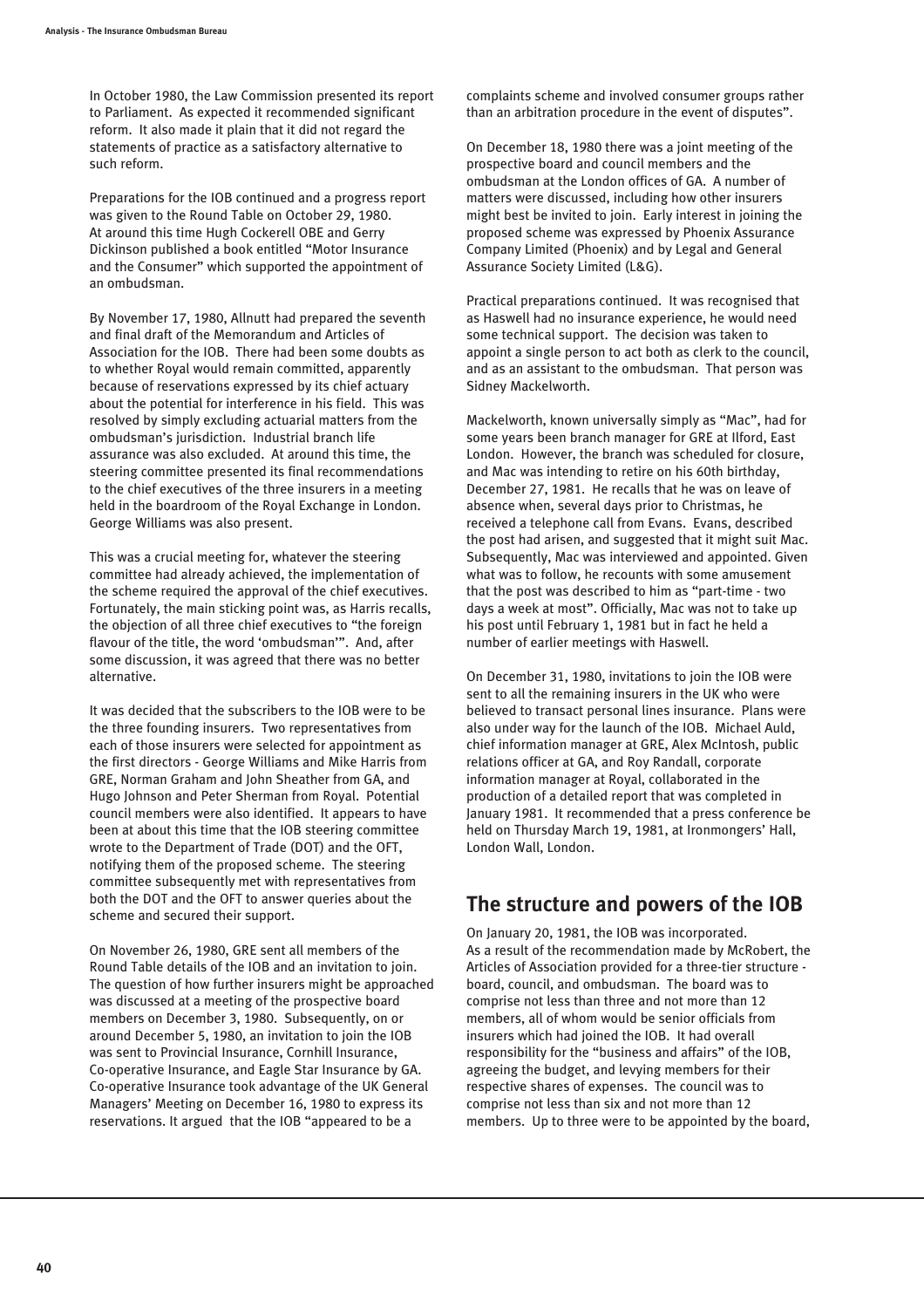and up to nine by the council itself (to start the process, three of those nine were at outset to be appointed by the board).

The council was to have responsibility for appointing the ombudsman, determining his terms of reference, and offering him such assistance and guidance as it deemed expedient. It was also to prepare a budget at least once a year for approval by the board. The ombudsman was empowered to act as "counsellor, conciliator, adjudicator or arbitrator" in references to the IOB that fell within the scheme. His powers were to be expounded in terms of reference produced by the council, subject to the Articles of Association.

#### **GRE's move on non-disclosure and misrepresentation**

As noted above, in July 1979, alongside his work on the IOB, Harris had begun to review the GRE approach to nondisclosure and misrepresentation. In January 1981, this resulted in a directive to staff stating that provided full and truthful answers were given to the specific questions asked by GRE there would be no repudiation for nondisclosure. Harris explained his reasons for this move in a typically robust letter to a trade journal: "...Look at the matter from another angle. Defence of the traditional duty implies that although for many years we have handled millions of transactions, we still do not know all the right questions to ask. If this is so, then surely many of us should be seeking a living in some less demanding walk of life. I do not believe it is so...

"This letter expresses not only my own deeply held personal convictions but also the attitude of my company which has taken steps to make its own position on the matter both morally and logically unassailable."

#### **Industry reactions to the IOB, and the finalisation of the scheme**

On February 2, 1981, there was a BIA council meeting. Some insurers reacted angrily to the establishment of the IOB and despite the earlier efforts of Harris to involve BIA, it was implied that the founding companies had in some way acted in an underhand manner. The council appointed a working party headed by Brian Corby, of Prudential, to look at the possibilities of either amending the IOB scheme or establishing an alternative scheme.

In the meantime, the development of the IOB continued apace. The first meeting of the board was held on February 11, 1981. Williams was appointed chairman, Sheather as vice chairman, and Evans as secretary. In addition to the interest previously shown by Phoenix and L&G, four other insurers had applied for membership. Arrangements for the press conference to launch the IOB were agreed, with invitations to be issued on March 6, 1981. Negotiations were in progress to secure office accommodation for the ombudsman and his staff at 31

Southampton Row, London. The board confirmed its first two appointees to council - Geoffrey Deyes of Phoenix and Alan Bland of L&G. It noted that four other members of council had been agreed - Joan Macintosh, Tony Dunford of the National Federation of Consumer Groups, Sylvia Green of the Citizens Advice Bureau, and Mike Hall of the CA.

The first council meeting took place on February 26, 1981. Most important amongst the items on the agenda was the appointment of James Haswell as ombudsman. As has been noted above, the power to appoint the ombudsman lay with the council, yet Haswell was selected by the steering committee. Was the steering committee misguided to choose the first ombudsman in this way? One concern is that by doing so it may have set the wrong tone for the relationship between board and council, and that this may have contributed to some of the tensions that were to arise in the future. On the other hand, the steering committee was no doubt very conscious of the need for the first ombudsman to be a success - it knew the scheme would be vulnerable in the early years, and that it could be doomed by the wrong appointment. Whatever the merits of the process, Macintosh has no doubts that the choice of Haswell proved to be sound: "As you say, the ombudsman had, in effect, been selected before the council got into the saddle. Did that make a nonsense of our power of appointment? We did not, so far as I can remember, think of insisting that the selection process start again. We did, of course, require to meet and interview James Haswell...It was far too early to start a confrontation - and in any case this was a new appointment and all of us had still to learn what qualities were most valuable in an ombudsman. As it happens, James looked to us right for the job - and so he was."

Once he had been appointed, Haswell was invited to join the meeting. The appointment of Mackelworth as clerk to the council was agreed, and he then also joined the meeting. The terms of reference for the ombudsman were agreed, but the council made a point of recording that they trusted that "in due course any recommendations they might formulate, based on experience of bureau operations, would be seriously considered by the board."

On March 4, 1981, the Corby working party reported to the BIA council. It found that there would be no great difficulty in establishing an alternative scheme if one was thought desirable. As far as the IOB was concerned, various concerns were expressed. Some insurers argued that the ombudsman's decisions should be binding on both parties. For many insurers, the power of the ombudsman to go beyond the terms of the policy, and indeed the law, by applying "good insurance practice" appears to have been the main impediment to membership of the IOB. Life companies were particularly opposed to the IOB. In particular, it was felt that the fact that areas such as surrender values and paid-up policy values, and bonus rates were to be specifically excluded from the ombudsman's jurisdiction might draw unwelcome attention to those areas. It was agreed that Corby should see if these and other perceived difficulties could be resolved with the IOB.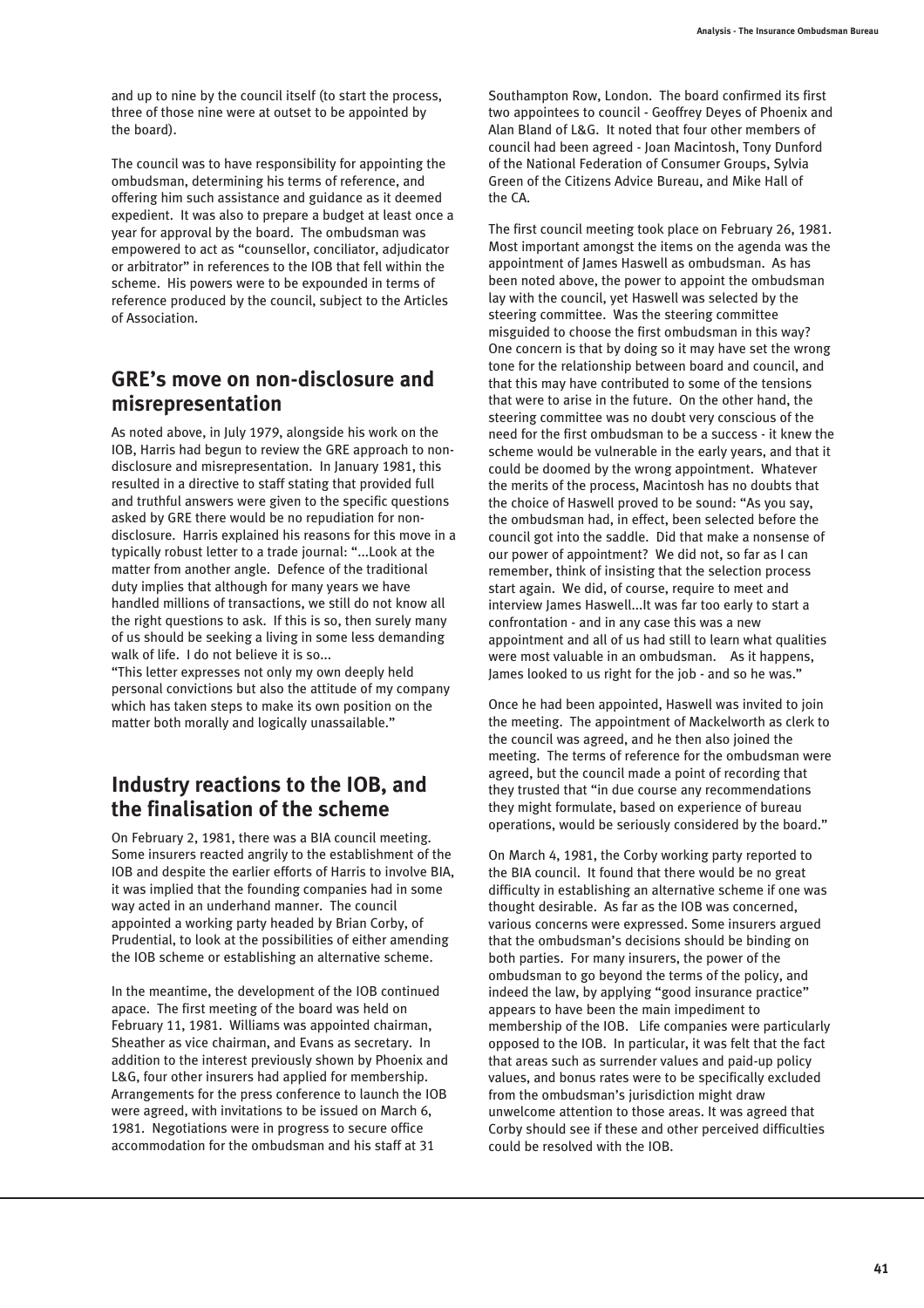A meeting therefore took place the next day between Corby, Harris, Sheather, and Allnutt. In a subsequent memorandum to Williams, Harris recorded the outcome: "After detailed discussions we identified only one point of principle where agreement will require either an act of faith on the part of the as yet uncommitted companies or, at the other extreme, an abandonment of an essential feature of the scheme by the three founder companies. This relates to item 2(d) of the terms of reference and in particular to the phrase "with general principle of good insurance practice". The steering committee felt unable to recommend that this phrase be deleted."

The steering committee did agree five changes in other areas, but only one of these was of particular significance. As noted above, subject to the Articles of Association, the council had the power to determine the ombudsman's terms of reference. This power was amended, so that the terms of reference were subject to the approval of the board.

A further meeting of the Corby working party was held on March 9, 1981. It concluded that the changes made were insufficient, and that sponsorship of an alternative arrangement should be recommended. Recognising the divisiveness of such an approach, it was proposed to have a further meeting with the IOB steering committee at which it would be indicated that this recommendation could be varied if certain other changes could be made. In particular, if it were specified that in making any adjudication the ombudsman should have regard to the terms of the contract, and that in seeking information as to "good insurance practice" the ombudsman would refer to the industry and not the council.

These changes had been suggested to the IOB board by the time of its second meeting, which took place on March 12, 1981. The board agreed that the changes needed to be discussed with Macintosh. It was decided in any event not to hold the extraordinary general meeting that would be required to amend the Articles of Association until after the BIA council meeting on March 17, 1981. It was anticipated that the BIA council would reach a decision on the ombudsman question at that meeting. Corby met Williams and Macintosh on March 13, 1981, and received a positive response to his suggested changes. It was impossible to arrange a further meeting of the Corby working party before the BIA council met. However, in a note to the BIA council dated March 16, 1981, Corby expressed his personal view: "On the assumption that the changes which have been discussed will be accepted by the council of the Bureau, the BIA (and the other associations) should not encourage the formation of any alternative complaints procedure."

At the meeting of the BIA council on March 17, 1981, strong objections to the IOB were again voiced. Amongst other issues raised, some insurers believed that the agreed changes were "cosmetic only", and repeated the view that the ombudsman should be subject to the terms of the insurance contract. Those insurers supporting the IOB pointed out that there "would be an opportunity for

the "ground rules" to be changed as experience was gained". However, it was clear that further changes would not be forthcoming in the short term.

On March 17, 1981, Emms wrote to all the BIA members, indicating that he proposed to arrange a meeting at Aldermary House, the headquarters of the BIA, for representatives of the IOB to give any further information that insurers might require.

## **The launch of the IOB**

On March 19, 1981, the press conference launching the IOB was held as planned. Reaction in the trade press was mixed. Perhaps most encouraging was the response of Policy Holder Insurance Journal, which devoted the entire editorial page to the subject. The editorial included the following comments: "The arguments in favour of an ombudsman scheme are clear-cut. It is no good simply saying that the aggrieved consumer has access to the courts."

The IOB board also held its third meeting on March 19, 1981. A short adjournment occurred whilst an extraordinary general meeting was held to make the agreed changes to the Articles of Association. At 3.00pm on the same day, the IOB council held its second meeting. It discussed the changes to the Articles of Association, and formally determined the ombudsman's terms of reference. It is believed that it is subsequent to this meeting that an administrative officer was recruited for the IOB - Daphne Vandersteen.

There was one slightly sour note on the day. Eight insurers chose to issue a press release announcing that in addition to considering the merits of the IOB, they would be looking at the possibility of an arbitration scheme as an alternative. Few details were given - the release comprised just three sentences.

Having described the events that led to the founding of the IOB, it is now possible to turn to the consideration of two key questions. What were Mike Harris' motives in proposing the IOB, and why did consumer groups cooperate in the project?

## **Mike Harris' motives**

As indicated earlier, the idea that the IOB was established to deter statutory intervention appears to stem from an article written in 1988. Gradually the notion has developed, to the extent that it was recently suggested that the IOB was the result of an agreement entered into by the industry: "The common law of insurance is often perceived as being weighted against the insured, a perception which has attracted the attention of the Law Commission, which in 1980 recommended reform of the most problematic part of insurance contract law, that relating to non-disclosure, misrepresentation and breach of warranty. In order to forestall this reform, the industry